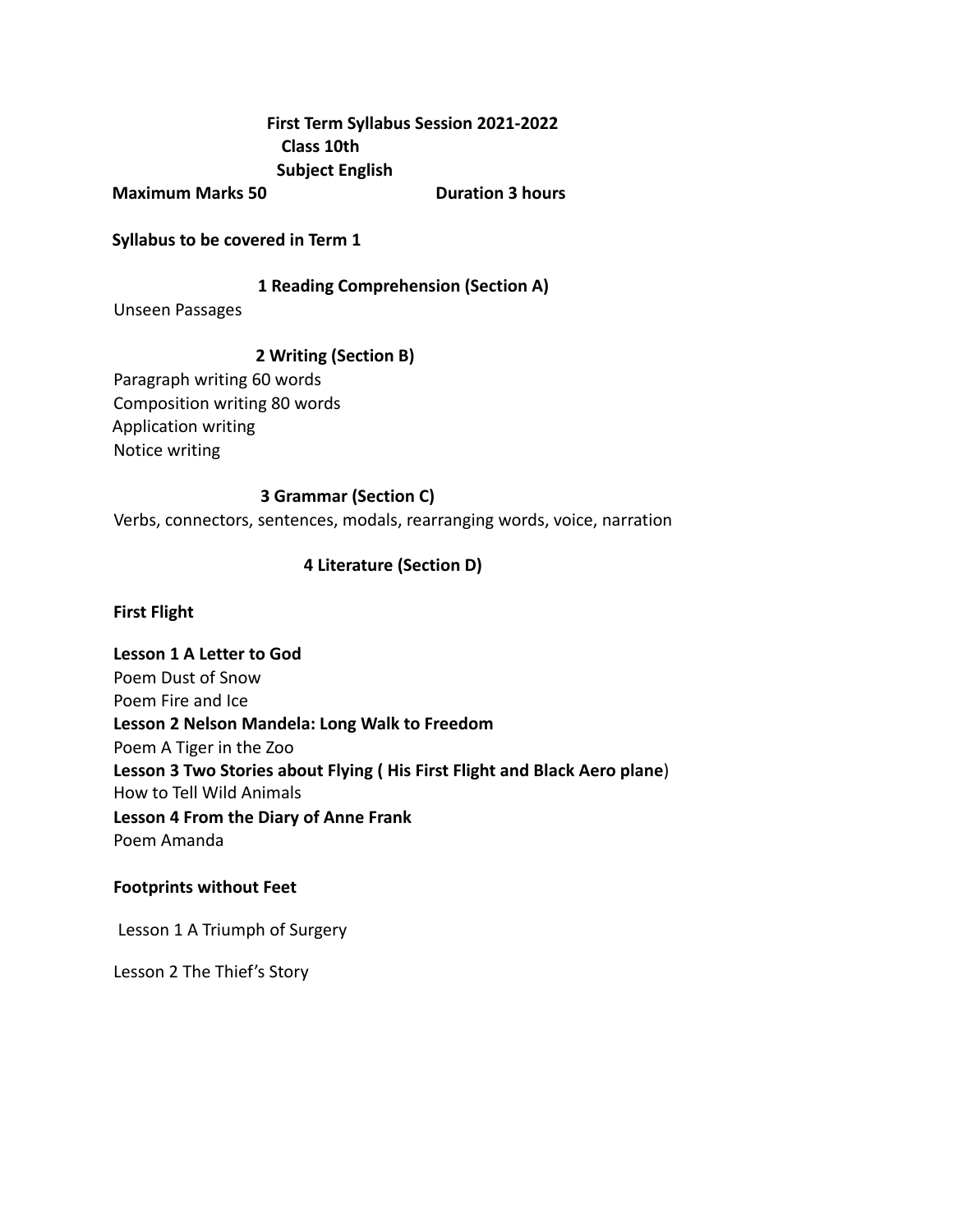Lesson 3 The Midnight Visitor

Lesson 5 Footprints without feet

**Paper Pattern**

**Section A Reading 10 marks**

**Question 1 Unseen Passages 1\*10 =10marks (10 marks mcq)**

**Section B Writing 12 marks**

**Question 2 Application/Letter 4 marks**

**Question 3 Paragraph writing 4 marks**

**Question 4 Notice Writing 4 marks**

**Section C Grammar 8 marks**

**Question no.5 5marks (5 marks mcq)**

**Question no. 6 3 marks**

**Section D Literature 20 Marks**

**Textbook First Flight 13 marks**

**Question 7 Comprehension 5 marks (3marks mcq)**

**Question 8 Comprehension Poem 3 marks(2 marks mcq)**

**Question 9 Short question 20 to 30 words 2 marks**

**Question 10 question 30 to 40 words 3 marks**

**Supplementary Book 7 marks**